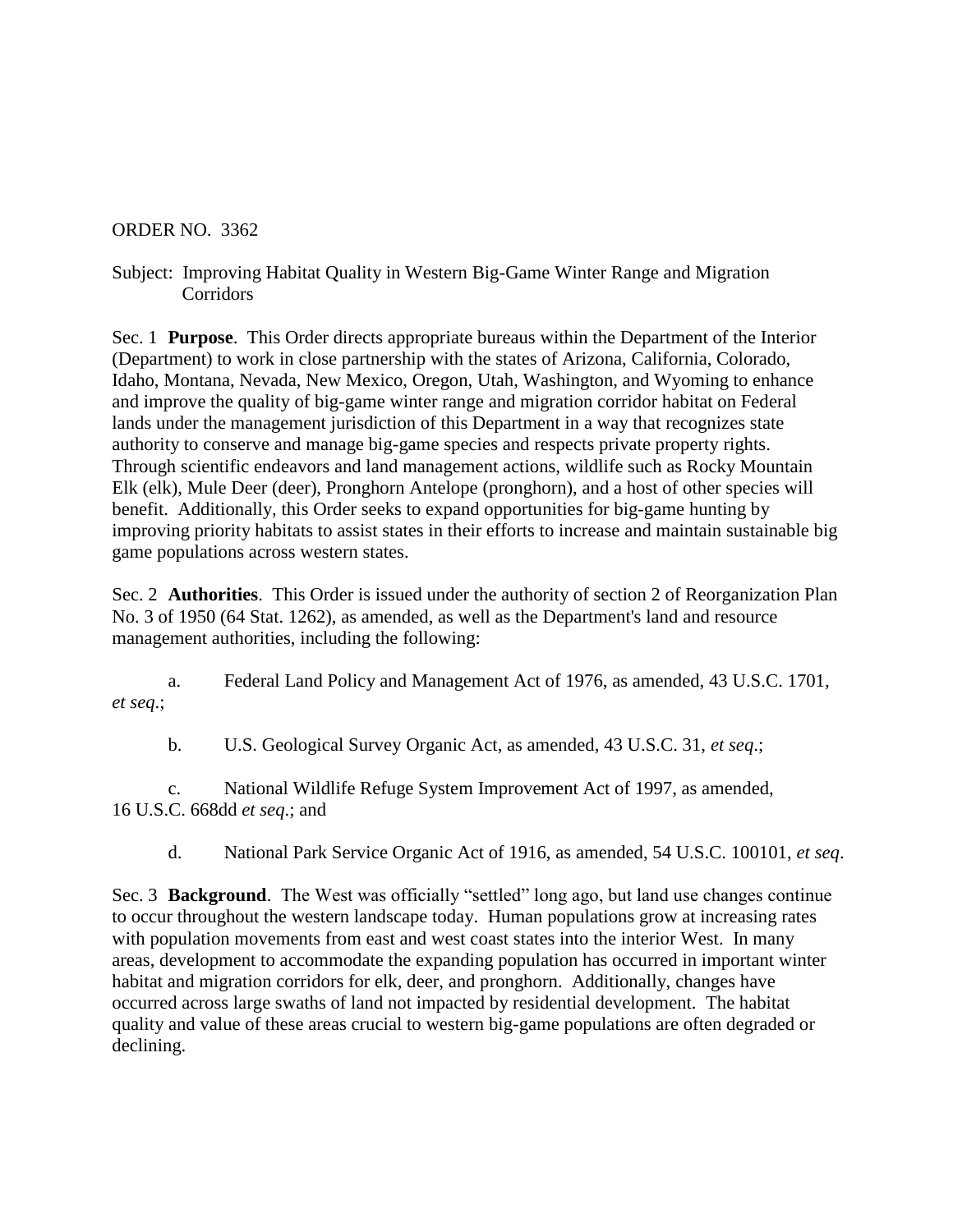The Bureau of Land Management (BLM) is the largest land manager in the United States (U.S.) with more than 245 million acres of public land under its purview, much of which is found in Western States. The U.S. Fish and Wildlife Service (FWS) and National Park Service (NPS) also manage a considerable amount of public land on behalf of the American people in the West. Beyond land management responsibilities, the Department has strong scientific capabilities in the U.S. Geological Survey (USGS) that can be deployed to assist State wildlife agencies and Federal land managers. Collectively, the appropriate bureaus within the Department have an opportunity to serve in a leadership role and take the initiative to work closely with Western States on their priorities and objectives as they relate to big-game winter range and migration corridors on lands managed by the Department.

Consistent with the American conservation ethic, ultimately it is crucial that the Department take action to harmonize State fish and game management and Federal land management of big-game winter range and corridors. On lands within these important areas, if landowners are interested and willing, conservation may occur through voluntary agreements.

Robust and sustainable elk, deer, and pronghorn populations contribute greatly to the economy and well-being of communities across the West. In fact, hunters and tourists travel to Western States from across our Nation and beyond to pursue and enjoy this wildlife. In doing so, they spend billions of dollars at large and small businesses that are crucial to State and local economies. We have a responsibility as a Department with large landholdings to be a collaborative neighbor and steward of the resources held in trust.

Accordingly, the Department will work with our State partners and others to conserve and/or improve priority western big-game winter range and migration corridors in sagebrush ecosystems and in other ecotypes as necessary. This Order focuses on the Western States of: Arizona, California, Colorado, Idaho, Montana, Nevada, New Mexico, Oregon, Utah, Washington, and Wyoming. These States generally have expansive public lands with established sagebrush landscapes along with robust big-game herds that are highly valued by hunters and tourists throughout the Nation.

The Department has broad responsibilities to manage Federal lands, waters, and resources for public benefit, including managing habitat to support fish, wildlife, and other resources. Secretary's Order 3356, "Hunting, Fishing, Recreational Shooting, and Wildlife Conservation Opportunities and Coordination with States, Tribes, and Territories," (SO 3356) was issued on September 15, 2017. SO 3356 primarily focused on physical access to lands for recreational activities, particularly hunting and fishing. This Order is focused on providing access to big game animals by providing direction regarding land management actions to improve habitat quality for big-game populations that could help ensure robust big-game populations continue to exist. Further, SO 3356 includes a number of directives related to working with States and using the best available science to inform development of guidelines, including directing relevant bureaus to:

a. Collaborate with State, tribal, and territorial fish and wildlife agencies to attain or sustain State, tribal, and territorial wildlife population goals during the Department's land management planning and implementation, including prioritizing active habitat management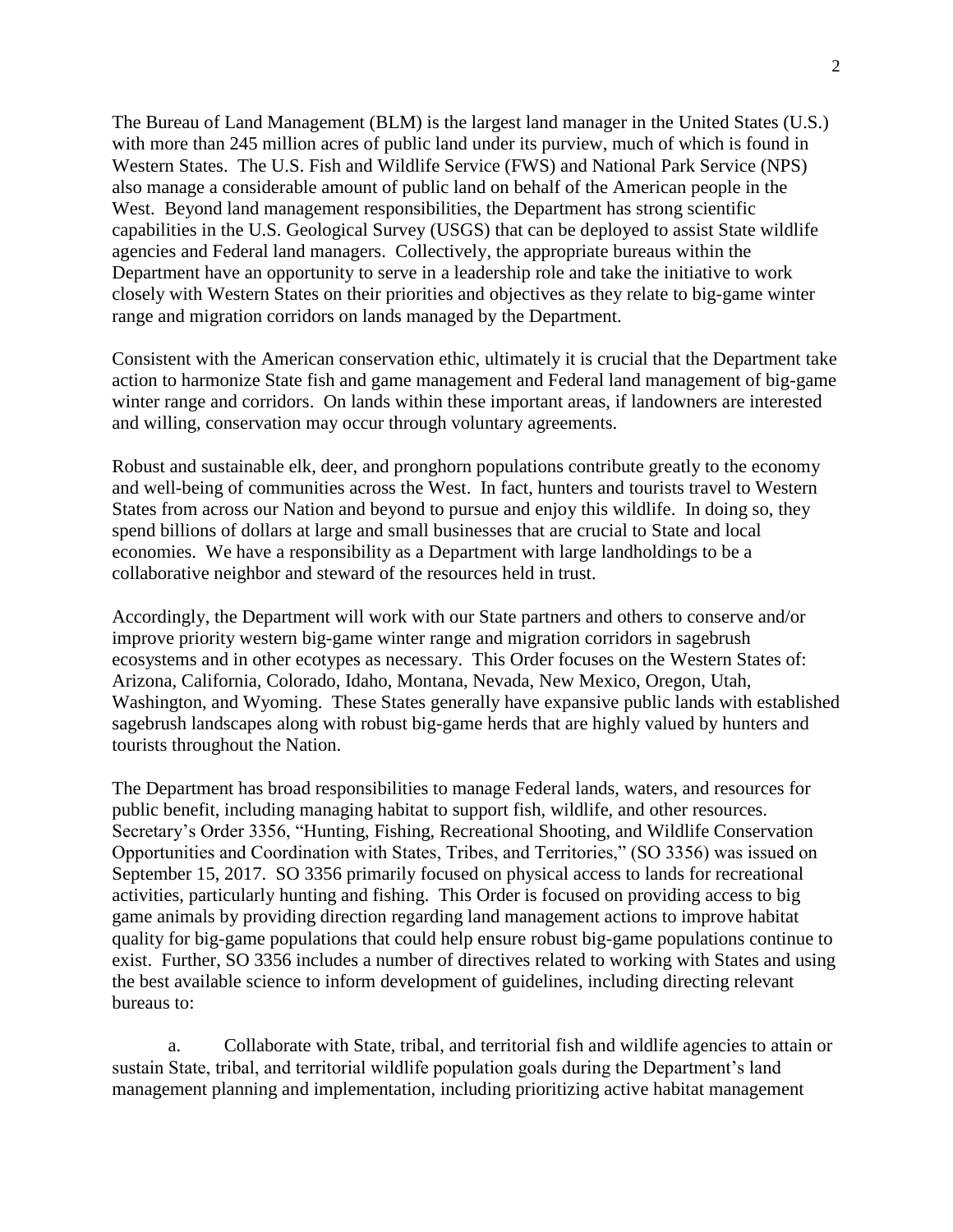projects and funding that contributes to achieving wildlife population objectives, particularly for wildlife that is hunted or fished, and identifying additional ways to include or delegate to States habitat management work on Federal lands;

b. Work cooperatively with State, tribal, and territorial wildlife agencies to enhance State, tribe, and territorial access to the Department's lands for wildlife management actions;

c. Within 180 days, develop a proposed categorical exclusion for proposed projects that utilize common practices solely intended to enhance or restore habitat for species such as sage grouse and/or mule deer; and

d. Review and use the best available science to inform development of specific guidelines for the Department's lands and waters related to planning and developing energy, transmission, or other relevant projects to avoid or minimize potential negative impacts on wildlife.

This Order follows the intent and purpose of SO 3356 and expands and enhances the specific directives therein.

Sec. 4 **Implementation**. Consistent with governing laws, regulations, and principles of responsible public stewardship, I direct the following actions:

a. With respect to activities at the national level, I hereby direct the BLM, FWS, and NPS to:

(1) Within 30 days, identify an individual to serve as the "Coordinator" for the Department. The Coordinator will work closely with appropriate States, Federal agencies, nongovernmental organizations, and/or associations to identify active programs focused on biggame winter range and/or migration corridors. The programs are to be organized and cataloged by region and other geographic features (such as watersheds and principles of wildlife management) as determined by the Deputy Secretary, including those principles identified in the Department's reorganization plan.

(2) Within 45 days, provide the Coordinator information regarding:

(i) Past and current bureau conservation/restoration efforts on winter range and migration corridors;

(ii) Whether consideration of winter range and corridors is included in appropriate bureau land (or site) management plans;

(iii) Bureau management actions used to accomplish habitat objectives in these areas;

(iv) The location of areas that have been identified as a priority for conservation and habitat treatments; and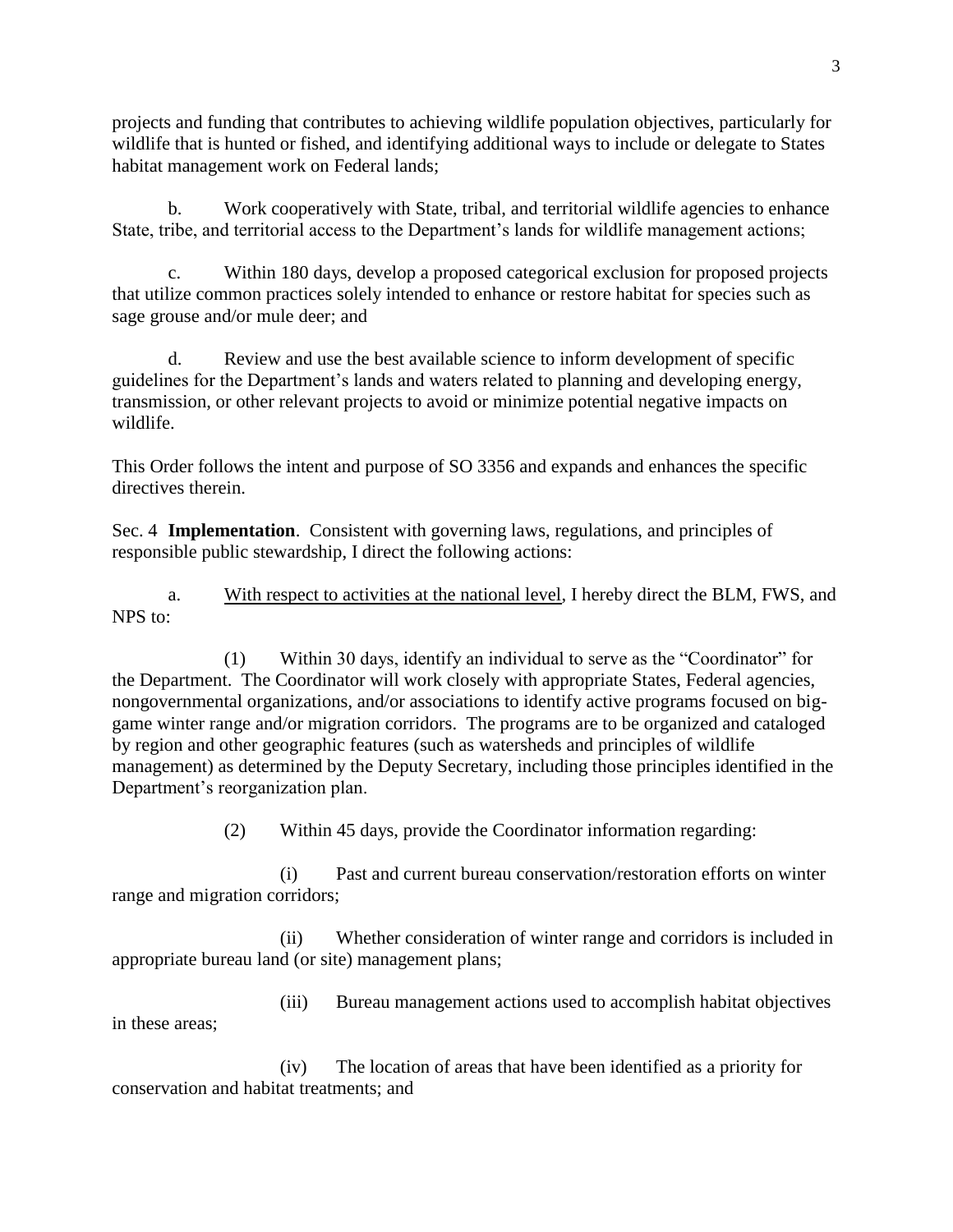(v) Funding sources previously used and/or currently available to the bureau for winter range and migration corridor conservation/restoration efforts.

(3) Within 60 days, if sufficient land use plans are already established that are consistent with this Order, work with the Coordinator and each regional Liaison (see section 4b) to discuss implementation of the plans. If land use plans are not already established, work with the Coordinator and each regional Liaison to develop an Action Plan that summarizes information collected in section 4 (a) (1) and (2), establishes a clear direction forward with each State, and includes:

(i) Habitat management goals and associated actions as they are associated with big game winter range and migration corridors;

- (ii) Measurable outcomes; and
- (iii) Budgets necessary to complete respective action(s).

b. With respect to activities at the State level, I hereby direct the BLM, FWS, and NPS to:

(1) Within 60 days, identify one person in each appropriate unified region (see section 4a) to serve as the Liaison for the Department for that unified region. The Liaison will coordinate at the State level with each State in their region, as well as with the Liaison for any other regions within the State. The Liaison will schedule a meeting with the respective State fish and wildlife agency to assess where and how the Department can work in close partnership with the State on priority winter range and migration corridor conservation.

(2) Within 60 days, if this focus is not already included in respective land management plans, evaluate how land under each bureau's management responsibility can contribute to State or other efforts to improve the quality and condition of priority big-game winter and migration corridor habitat.

(3) Provide a report on October 1, 2018, and at the end of each fiscal year thereafter, that details how respective bureau field offices, refuges, or parks cooperated and collaborated with the appropriate State wildlife agencies to further winter range and migration corridor habitat conservation.

(4) Assess State wildlife agency data regarding wildlife migrations early in the planning process for land use plans and significant project-level actions that bureaus develop; and

(5) Evaluate and appropriately apply site-specific management activities, as identified in State land use plans, site-specific plans, or the Action Plan (described above), that conserve or restore habitat necessary to sustain local and regional big-game populations through measures that may include one or more of the following: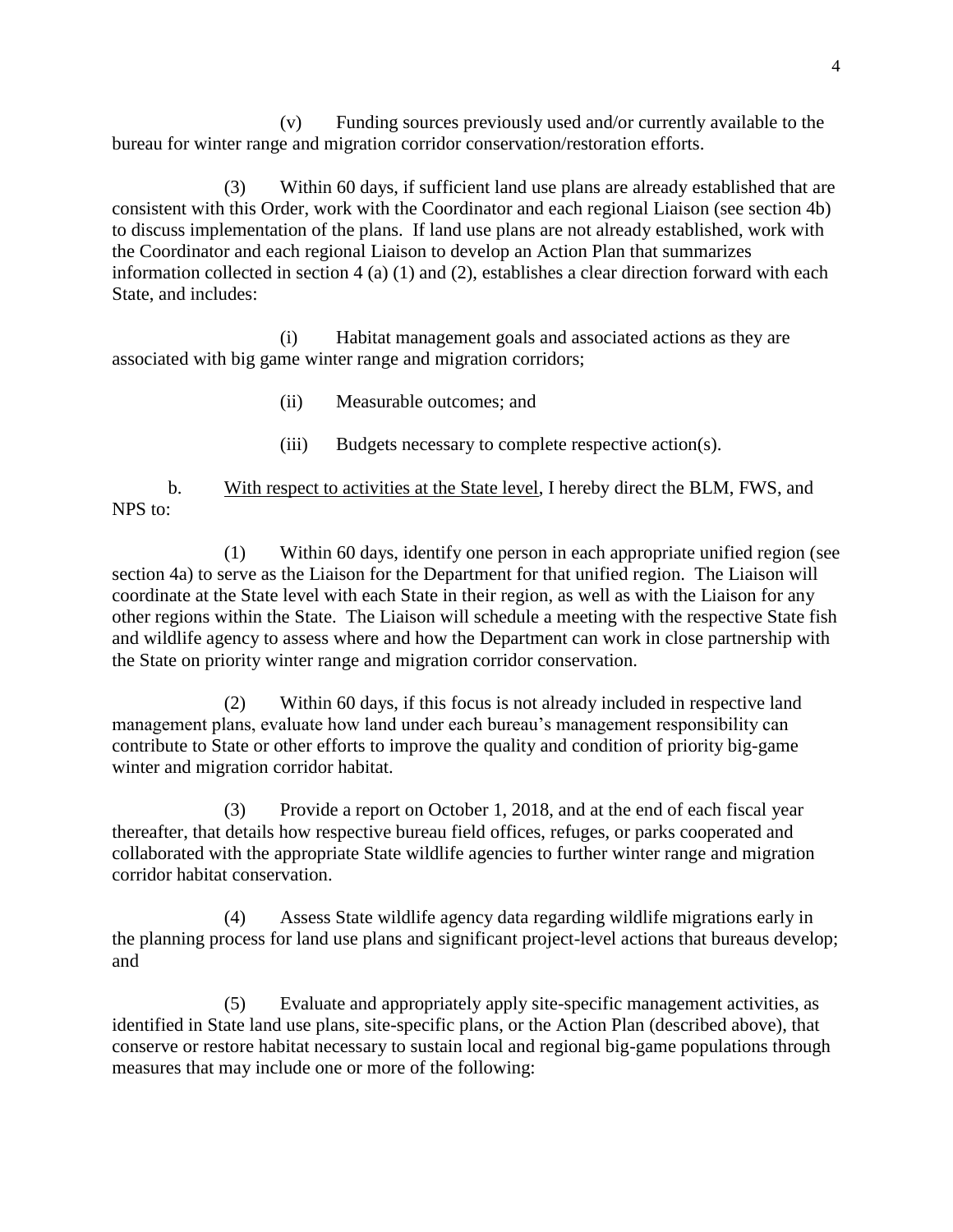(i) restoring degraded winter range and migration corridors by removing encroaching trees from sagebrush ecosystems, rehabilitating areas damaged by fire, or treating exotic/invasive vegetation to improve the quality and value of these areas to big game and other wildlife;

(ii) revising wild horse and burro-appropriate management levels (AML) or removing horses and burros exceeding established AML from winter range or migration corridors if habitat is degraded as a result of their presence;

(iii) working cooperatively with private landowners and State highway departments to achieve permissive fencing measures, including potentially modifying (via smooth wire), removing (if no longer necessary), or seasonally adapting (seasonal lay down) fencing if proven to impede movement of big game through migration corridors;

(iv) avoiding development in the most crucial winter range or migration corridors during sensitive seasons;

(v) minimizing development that would fragment winter range and primary migration corridors;

(vi) limiting disturbance of big game on winter range; and

(vii) utilizing other proven actions necessary to conserve and/or restore the vital big-game winter range and migration corridors across the West.

c. With respect to science, I hereby direct the USGS to:

(1) Proceed in close cooperation with the States, in particular the Western Association of Fish and Wildlife Agencies and its program manager for the Crucial Habitat Assessment Tool, prior to developing maps or mapping tools related to elk, deer, or pronghorn movement or land use; and

(2) Prioritize evaluations of the effectiveness of habitat treatments in sagebrush communities, as requested by States or land management bureaus, and identified needs related to developing a greater understanding of locations used as winter range or migration corridors.

d. I further hereby direct the responsible bureaus and offices within the Department to:

(1) Within 180 days, to update all existing regulations, orders, guidance documents, policies, instructions, manuals, directives, notices, implementing actions, and any other similar actions to be consistent with the requirements in this Order;

(2) Within 30 days, provide direction at the state or other appropriate level to revise existing Federal-State memorandums of agreement to incorporate consultation with State agencies on the location and conservation needs of winter range and migration routes; and